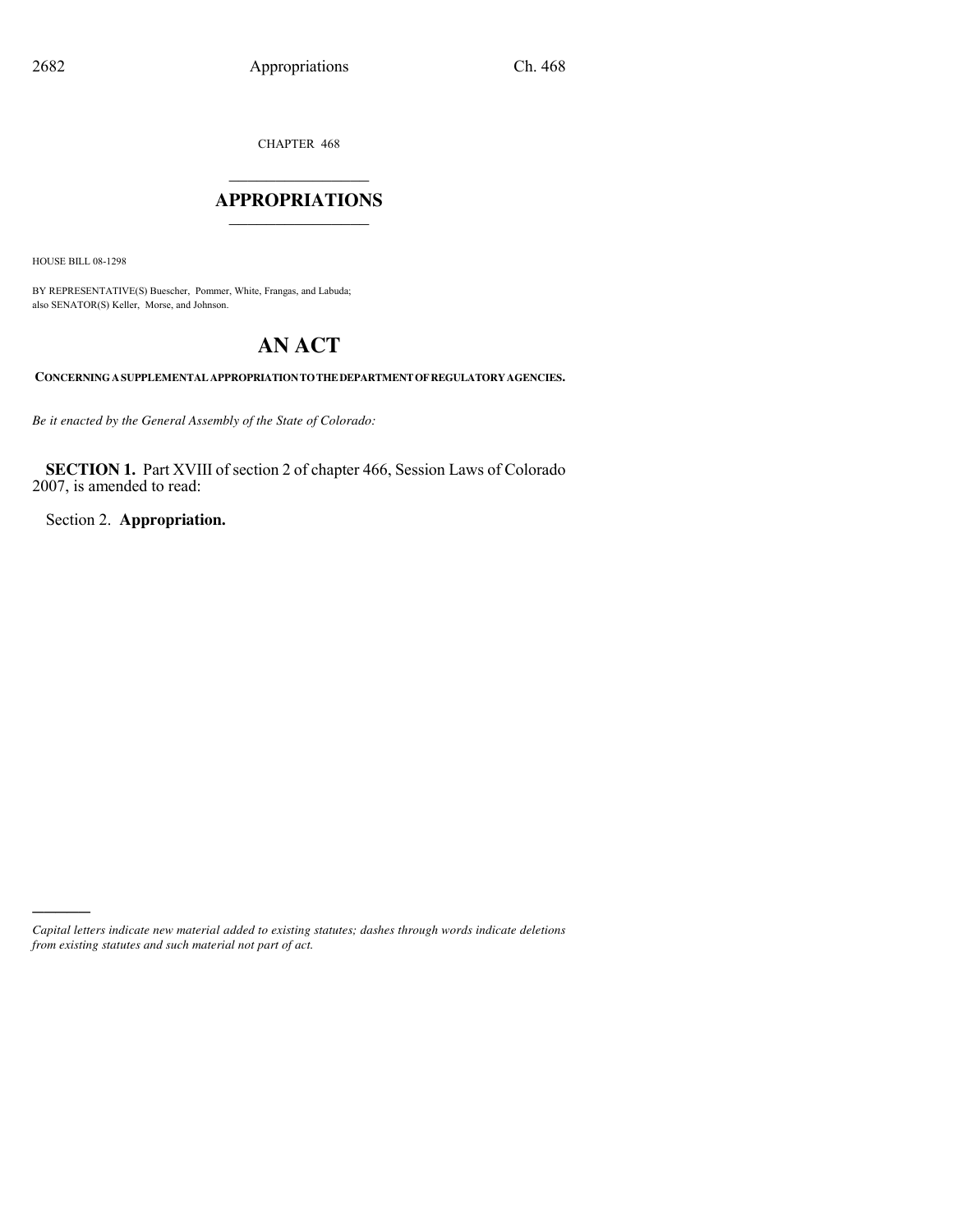### **PART XVIIIDEPARTMENT OF REGULATORY AGENCIES**

## **(1) EXECUTIVE DIRECTOR'S OFFICE AND ADMINISTRATIVE SERVICES<sup>120</sup>**

| Personal Services                                     | 3,799,042 | 56,450  | $19,000^a$             | $3,723,592(T)^{b}$             |                      |
|-------------------------------------------------------|-----------|---------|------------------------|--------------------------------|----------------------|
|                                                       |           |         |                        | $(53.0$ FTE)                   |                      |
| Health, Life, and Dental                              | 2,253,091 | 120,081 | $1,847,073$ °          | $285,937(T)$ <sup>b</sup>      |                      |
| Short-term Disability                                 | 41,774    | 1,183   | 33,542 <sup>c</sup>    | $7,049(T)$ <sup>b</sup>        |                      |
| S.B. 04-257 Amortization                              |           |         |                        |                                |                      |
| <b>Equalization Disbursement</b>                      | 385,299   | 10,620  | $309.613^{\circ}$      | $65,066(T)$ <sup>b</sup>       |                      |
| S.B. 06-235 Supplemental<br>Amortization Equalization |           |         |                        |                                |                      |
| Disbursement                                          | 79,954    | 1,896   | $64.503^{\circ}$       | $13,555(T)^{b}$                |                      |
| Salary Survey and Senior                              |           |         |                        |                                |                      |
| <b>Executive Service</b>                              | 1,008,654 | 36,244  | $821,846^{\circ}$      | $150,564(T)$ <sup>b</sup>      |                      |
| Performance-based Pay                                 |           |         |                        |                                |                      |
| Awards                                                | 475,057   | 13,741  | $393.951^{\circ}$      | $67,365(T)$ <sup>b</sup>       |                      |
| Workers' Compensation                                 | 139,889   | 4,995   | $+18,005$ <sup>e</sup> | $14,484$ $\text{F}^{\text{b}}$ | $2,405$ <sup>d</sup> |
|                                                       | 81,821    | 2,922   | $69,020^{\circ}$       | $8,472(T)^{b}$                 | 1,407 <sup>d</sup>   |
| <b>Operating Expenses</b>                             | 211,692   | 3,689   | $97,448^{\circ}$       | $110,555(T)^{b}$               |                      |
|                                                       |           |         |                        |                                |                      |

Ch. 468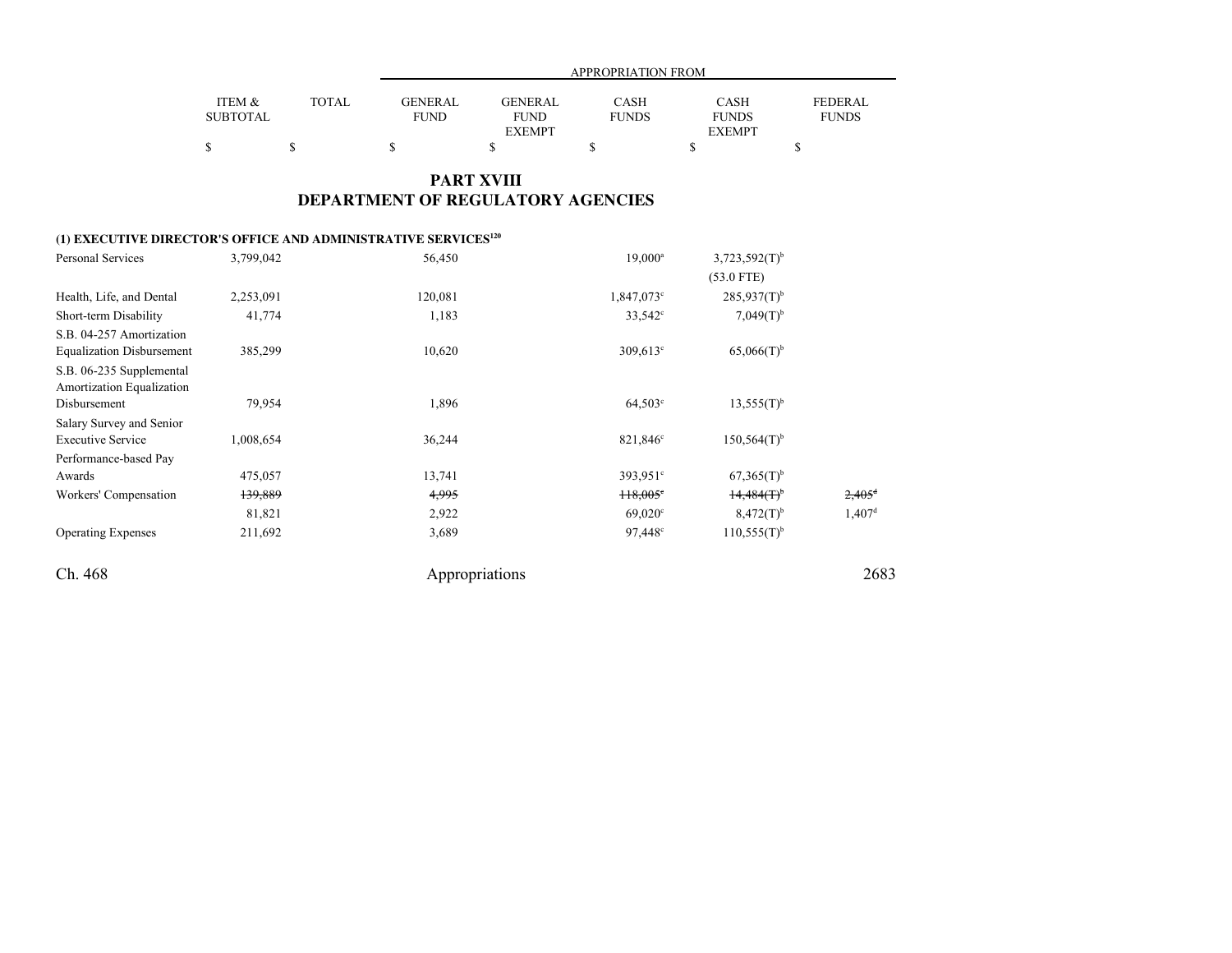|                               |                           |              |                               |                                                | <b>APPROPRIATION FROM</b>   |                                              |                                |
|-------------------------------|---------------------------|--------------|-------------------------------|------------------------------------------------|-----------------------------|----------------------------------------------|--------------------------------|
|                               | ITEM &<br><b>SUBTOTAL</b> | <b>TOTAL</b> | <b>GENERAL</b><br><b>FUND</b> | <b>GENERAL</b><br><b>FUND</b><br><b>EXEMPT</b> | <b>CASH</b><br><b>FUNDS</b> | <b>CASH</b><br><b>FUNDS</b><br><b>EXEMPT</b> | <b>FEDERAL</b><br><b>FUNDS</b> |
|                               | \$                        | \$           | \$                            | \$                                             | \$                          | \$                                           | \$                             |
| Legal Services for 86,216     |                           |              |                               |                                                |                             |                                              |                                |
| hours                         | 6,210,138                 |              | 56,256                        |                                                | 5,885,787 <sup>c</sup>      | $132,391(T)^{b}$                             | 135,704 <sup>d</sup>           |
| Administrative Law Judge      |                           |              |                               |                                                |                             |                                              |                                |
| Services                      | 229,718                   |              | 4,851                         |                                                | $223,115$ °                 | $1,752(f)^6$                                 |                                |
|                               | 228,903                   |              | 4,834                         |                                                | 222,323°                    | $1,746(T)$ <sup>b</sup>                      |                                |
| Purchase of Services from     |                           |              |                               |                                                |                             |                                              |                                |
| Computer Center               | 20,019                    |              | 206                           |                                                | $18,446$ <sup>c</sup>       | 1,367(T)                                     |                                |
| Payment to Risk               |                           |              |                               |                                                |                             |                                              |                                |
| Management and Property       |                           |              |                               |                                                |                             |                                              |                                |
| Funds                         | 72,676                    |              | 2,674                         |                                                | $57,786$ <sup>c</sup>       | 10,476(f)                                    | $1,740$ <sup>d</sup>           |
|                               | 69,429                    |              | 2,555                         |                                                | 55,204 <sup>c</sup>         | $10,008(T)$ <sup>b</sup>                     | $1,662$ <sup>d</sup>           |
| Vehicle Lease Payments        | 203,304                   |              |                               |                                                | 203,304 <sup>e</sup>        |                                              |                                |
|                               | 157,653                   |              |                               |                                                | 157,653 <sup>c</sup>        |                                              |                                |
| <b>Information Technology</b> |                           |              |                               |                                                |                             |                                              |                                |
| <b>Asset Maintenance</b>      | 570,087                   |              |                               |                                                | 280,646 <sup>c</sup>        | $289,441(T)$ <sup>b</sup>                    |                                |
| <b>Leased Space</b>           | 2,532,604                 |              | 87,472                        |                                                | $2,017,946$ <sup>e</sup>    | $401,062(T)$ <sup>b</sup>                    | $26,124$ <sup>d</sup>          |
|                               | 2,573,535                 |              |                               |                                                | 2,058,877°                  |                                              |                                |
| Capitol Complex Leased        |                           |              |                               |                                                |                             |                                              |                                |
| Space                         | 1,279                     |              |                               |                                                | $1,279$ <sup>c</sup>        |                                              |                                |
|                               | 1,307                     |              |                               |                                                | $1,307^{\circ}$             |                                              |                                |
| Hardware/Software             |                           |              |                               |                                                |                             |                                              |                                |
| Maintenance                   | 660,320                   |              | 800                           |                                                | 400,918 <sup>c</sup>        | $258,602(T)$ <sup>b</sup>                    |                                |
|                               |                           |              |                               |                                                |                             |                                              |                                |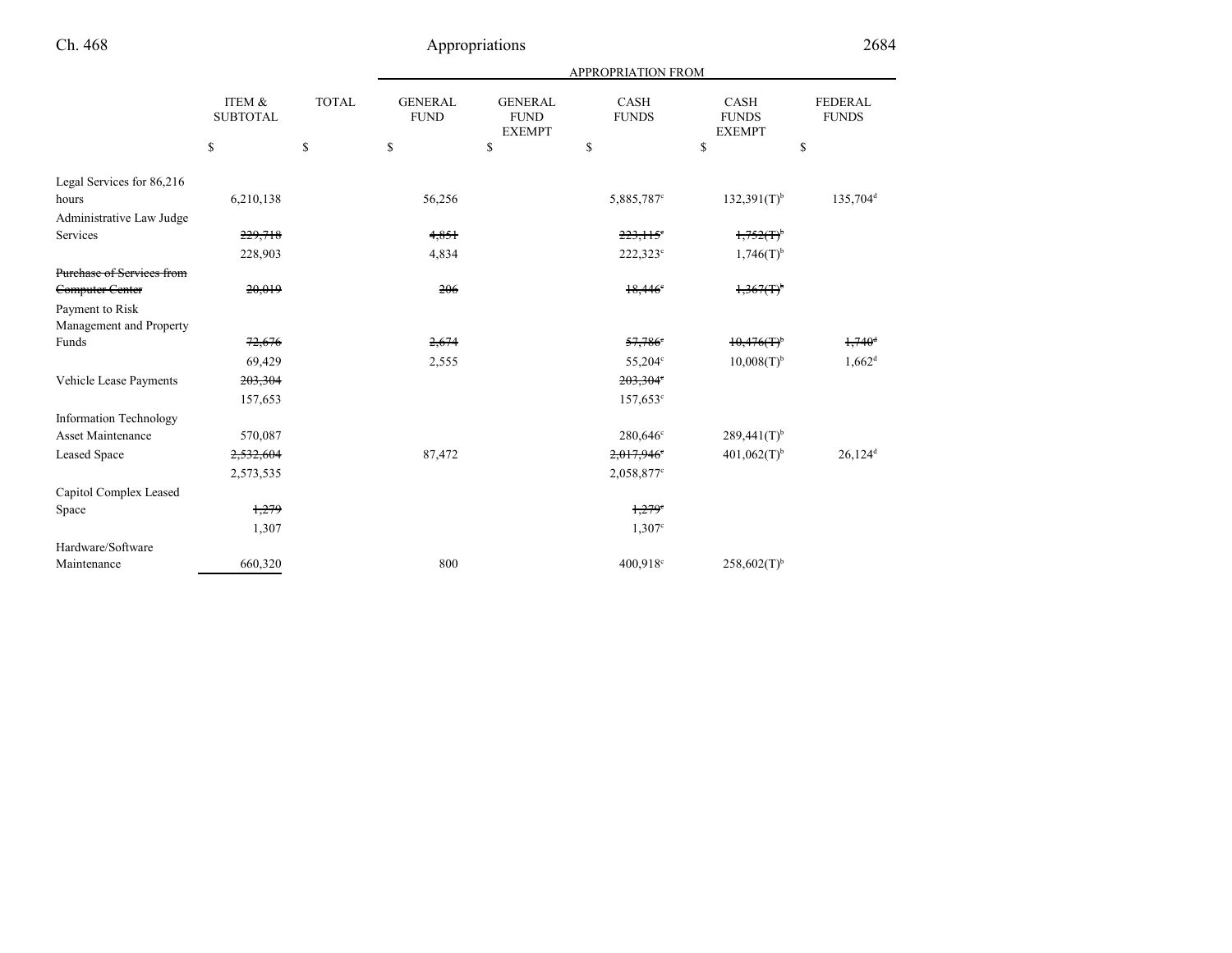#### 18,894,597

18,807,756

<sup>a</sup> Of this amount, it is estimated that \$6,000 shall be from the Notary Administration Cash Fund created in to Section 12-55-102.5 (1), C.R.S., \$5,000 shall be from the Auto Theft Prevention Cash Fund created Section 42-5-112 (4)(a), C.R.S., \$4,000 shall be from the Department of State Cash Fund pursuant to Section12-9-103.5 (1), C.R.S., and \$4,000 shall be from the Collection Agency Cash Fund created in Section 12-14-136 (1) (a), C.R.S.

<sup>b</sup> Of these amounts, it is estimated that \$5,413,580 \$5,405,727 shall be from indirect cost recoveries, \$57,839 shall be from the Department of Public Health and Environment, \$57,839 shall be from the Department fo Health Care Policy and Financing, and \$4,000 shall be from other departments for sunset reviews.

c These amounts shall be from various cash sources within the Department.

<sup>d</sup>These amounts shall be from the Equal Employment Opportunity Commission, the U.S. Department of Housing and Urban Development, and the Health Information Counseling and Assistance Grant Program, and are included for informational purposes only.

### **(2) DIVISION OF BANKING**

| Personal Services          | 2,741,481    |           |                          |
|----------------------------|--------------|-----------|--------------------------|
|                            | $(38.5$ FTE) |           |                          |
| <b>Operating Expenses</b>  | 279,905      |           |                          |
| <b>Board Meeting Costs</b> | H,500        |           |                          |
|                            | 23,500       |           |                          |
| Indirect Cost Assessment   | 453,276      |           |                          |
|                            |              | 3,486,162 | $3,486,162$ <sup>a</sup> |
|                            |              | 3,498,162 | 3,498,162 <sup>a</sup>   |

<sup>a</sup> This amount shall be from the Division of Banking Cash Fund created in Section 11-102-403, C.R.S.

### **(3) CIVIL RIGHTS DIVISION**

| Personal Services | .580,309 | 906,114        | $311,532(T)^a$ | $362,663^b$  |
|-------------------|----------|----------------|----------------|--------------|
|                   |          | (18.0 FTE)     | $(2.0$ FTE)    | $(11.0$ FTE) |
|                   |          |                |                |              |
| Ch. 468           |          | Appropriations |                | 2685         |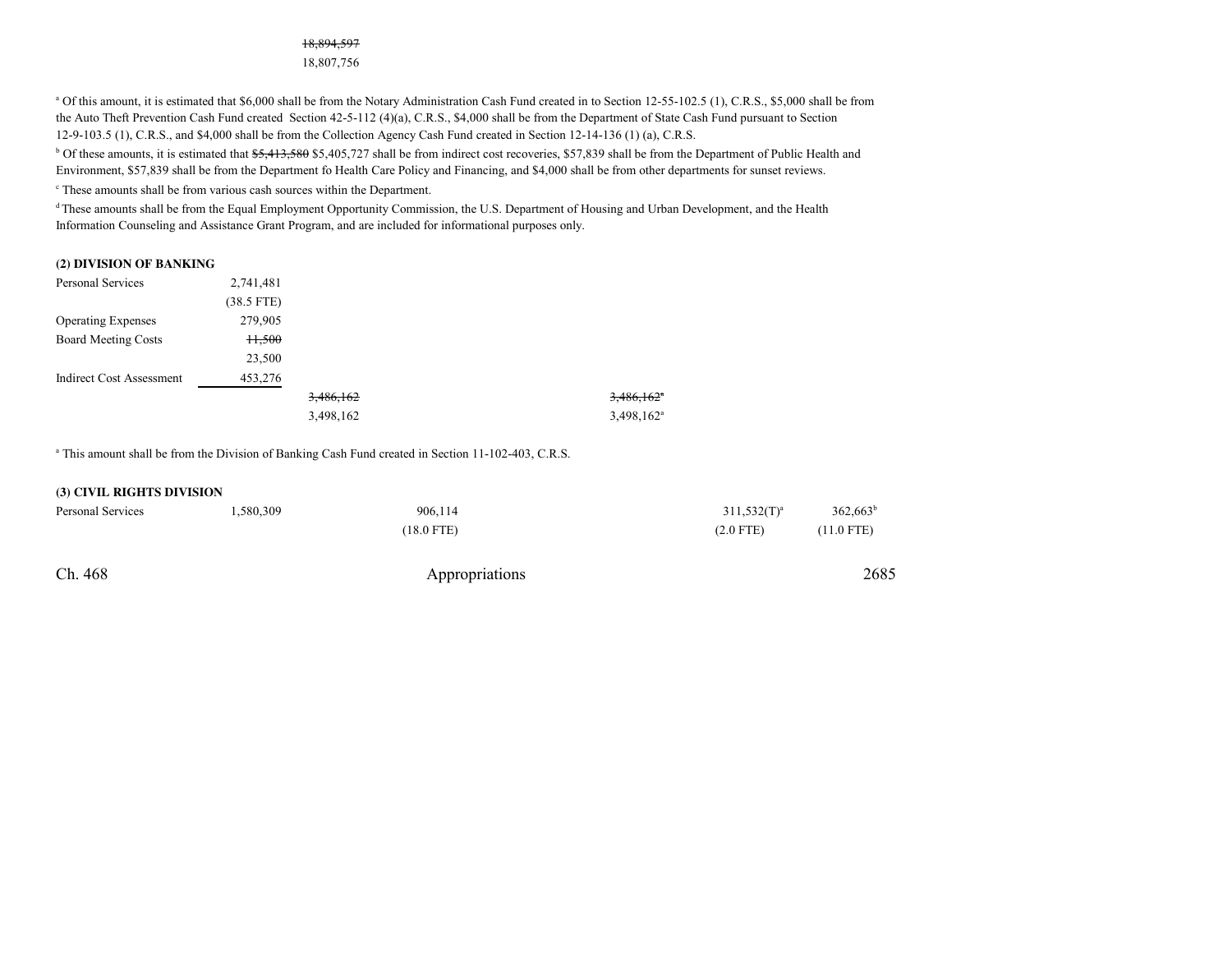## Ch. 468

## Appropriations <sup>2686</sup>

|                                   |                           |              |                               |                                                | <b>APPROPRIATION FROM</b>   |                                              |                                |
|-----------------------------------|---------------------------|--------------|-------------------------------|------------------------------------------------|-----------------------------|----------------------------------------------|--------------------------------|
|                                   | ITEM &<br><b>SUBTOTAL</b> | <b>TOTAL</b> | <b>GENERAL</b><br><b>FUND</b> | <b>GENERAL</b><br><b>FUND</b><br><b>EXEMPT</b> | <b>CASH</b><br><b>FUNDS</b> | <b>CASH</b><br><b>FUNDS</b><br><b>EXEMPT</b> | <b>FEDERAL</b><br><b>FUNDS</b> |
|                                   | S                         | \$           | \$                            | \$                                             | \$                          | \$                                           | \$                             |
| <b>Operating Expenses</b>         | 97,977                    |              | 56,857                        |                                                |                             |                                              | 41,120 <sup>b</sup>            |
| Hearings Pursuant to<br>Complaint | 6,000                     |              | 5,000                         |                                                |                             |                                              | 1,000 <sup>b</sup>             |
| <b>Commission Meeting Costs</b>   | 12,374                    |              | 5,174                         |                                                |                             |                                              | $7,200^{\rm b}$                |
| <b>Indirect Cost Assessment</b>   | 56,025                    |              |                               |                                                |                             |                                              | 56,025 <sup>b</sup>            |
|                                   |                           | 1,752,685    |                               |                                                |                             |                                              |                                |

<sup>a</sup> This amount shall be from indirect cost recoveries.

<sup>b</sup> These amounts shall be from the Equal Employment Opportunity Commission and the U.S. Department of Housing and Urban Development, and are included for informational purposes only.

| (4) OFFICE OF CONSUMER COUNSEL |         |
|--------------------------------|---------|
| Personal Services              | 753.191 |

| Personal Services         | 753.191     |         |                      |
|---------------------------|-------------|---------|----------------------|
|                           | $(7.0$ FTE) |         |                      |
| <b>Operating Expenses</b> | 55,572      |         |                      |
| Indirect Cost Assessment  | 82.414      |         |                      |
|                           |             | 891,177 | 891.177 <sup>a</sup> |

<sup>a</sup> This amount shall be from the Public Utilities Commission Fixed Utility Fund created in Section 40-2-114, C.R.S.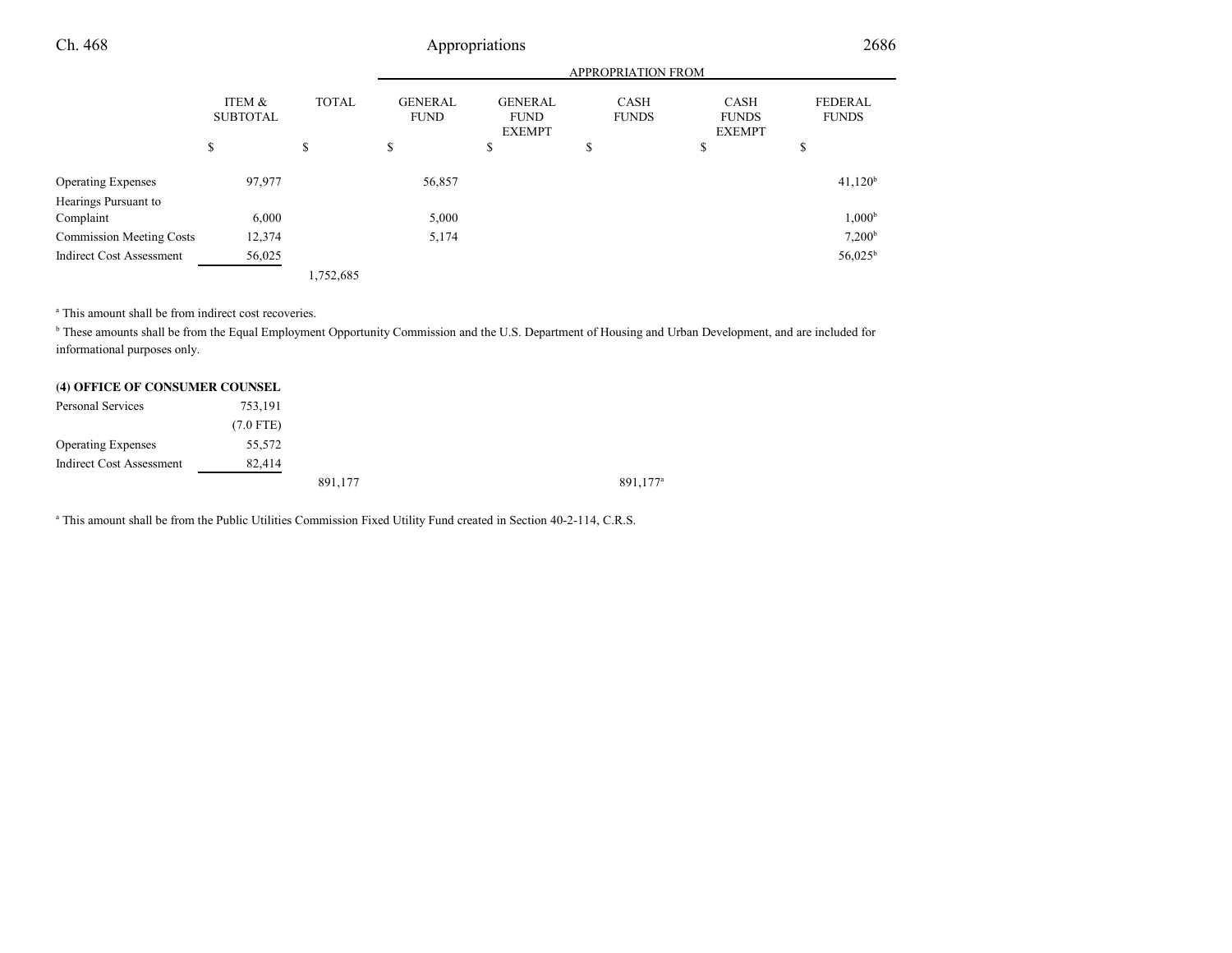| (5) DIVISION OF FINANCIAL SERVICES |              |           |                     |
|------------------------------------|--------------|-----------|---------------------|
| Personal Services                  | 928,668      |           |                     |
|                                    | $(13.0$ FTE) |           |                     |
| <b>Operating Expenses</b>          | 86.921       |           |                     |
| Indirect Cost Assessment           | 153,054      |           |                     |
|                                    |              | 1,168,643 | $1,168,643^{\circ}$ |

<sup>a</sup> This amount shall be from the Division of Financial Services Cash Fund created in Section 11-40-106 (2), C.R.S.

### **(6) DIVISION OF INSURANCE**

| Personal Services<br>5,496,746<br>$(78.5$ FTE)<br>404,019<br>Senior Health Counseling<br>509,000<br>Program<br>$(2.0$ FTE)<br>Insurance Fraud<br>787,018<br>Prosecution |                                             |
|-------------------------------------------------------------------------------------------------------------------------------------------------------------------------|---------------------------------------------|
| <b>Operating Expenses</b>                                                                                                                                               |                                             |
|                                                                                                                                                                         |                                             |
|                                                                                                                                                                         |                                             |
|                                                                                                                                                                         |                                             |
|                                                                                                                                                                         |                                             |
|                                                                                                                                                                         |                                             |
|                                                                                                                                                                         |                                             |
|                                                                                                                                                                         |                                             |
| <b>Indirect Cost Assessment</b><br>937,129                                                                                                                              |                                             |
| 7,591,995 <sup>a</sup><br>8,133,912                                                                                                                                     | 20,000 <sup>b</sup><br>521,917 <sup>c</sup> |

<sup>a</sup> Of this amount, \$7,487,507 shall be from the Division of Insurance Cash Fund created in Section 10-1-103 (3), C.R.S., \$100,000 shall be from reimbursements from insurance companies for travel expenses, and \$4,488 shall be from the Viatical Settlements Cash Fund created in Section 10-7-619, C.R.S. Reimbursement moneysare shown for purposes of complying with the limitation on state fiscal year spending imposed by Section 20 of Article X of the State Constitution and arecontinuously appropriated pursuant to Section 10-1-108 (9), C.R.S.

<sup>b</sup> This amount shall be from the Health Care Reform Cash Fund created in Section 10-16-131 (5) (a), C.R.S.

c This amount shall be from the Health Information Counseling and Assistance Program and is included for informational purposes only.

Ch. 468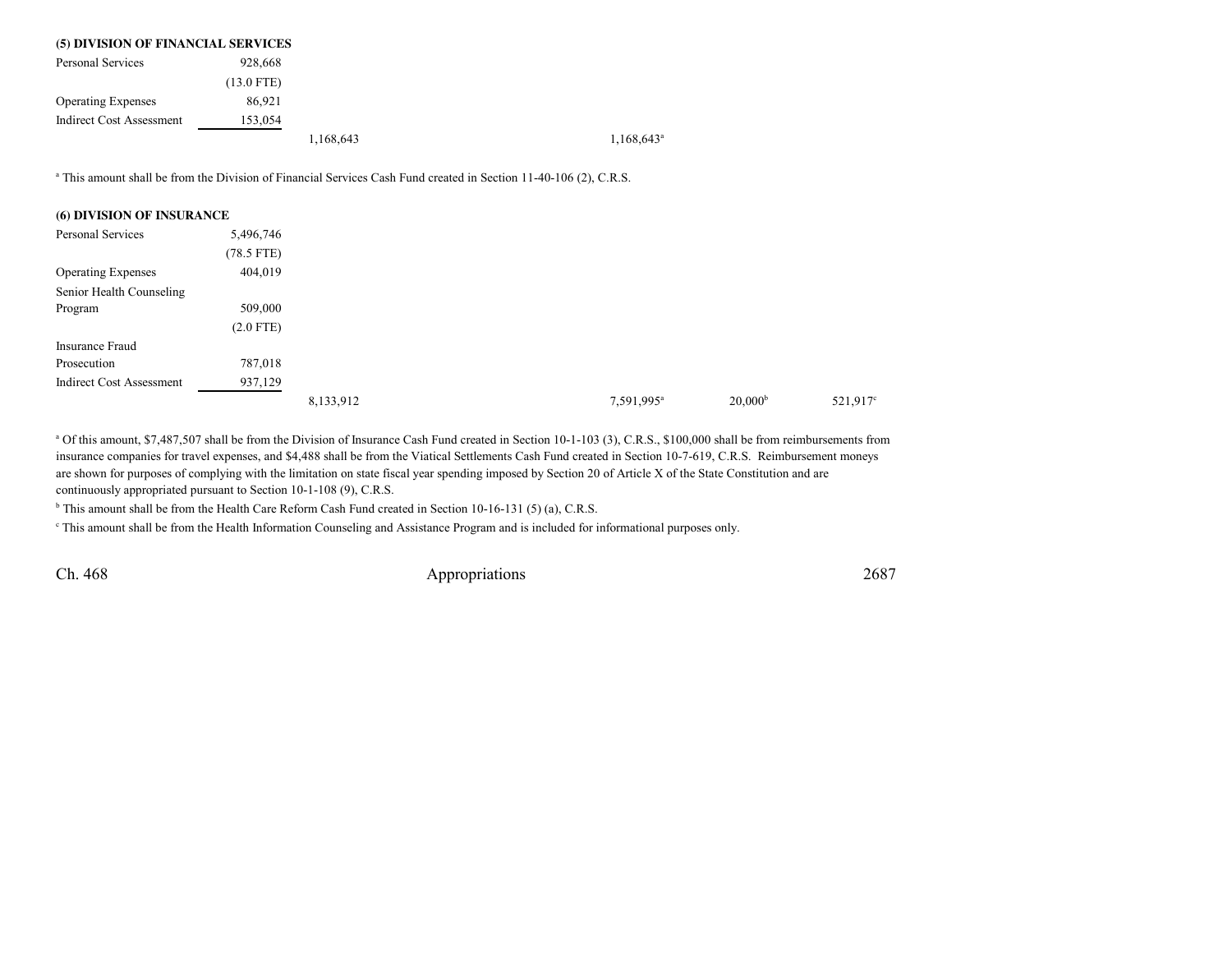## Ch. 468

# Appropriations <sup>2688</sup>

|                           |              |                               |                                         | <b>APPROPRIATION FROM</b>   |                                              |                         |
|---------------------------|--------------|-------------------------------|-----------------------------------------|-----------------------------|----------------------------------------------|-------------------------|
| ITEM &<br><b>SUBTOTAL</b> | <b>TOTAL</b> | <b>GENERAL</b><br><b>FUND</b> | GENERAL<br><b>FUND</b><br><b>EXEMPT</b> | <b>CASH</b><br><b>FUNDS</b> | <b>CASH</b><br><b>FUNDS</b><br><b>EXEMPT</b> | FEDERAL<br><b>FUNDS</b> |
|                           |              |                               |                                         |                             |                                              | ٨D                      |

## **(7) PUBLIC UTILITIES COMMISSION**

| Personal Services               | 7,680,267    |            |  |                         |                      |
|---------------------------------|--------------|------------|--|-------------------------|----------------------|
|                                 | $(93.5$ FTE) |            |  |                         |                      |
| <b>Operating Expenses</b>       | 394,202      |            |  |                         |                      |
| <b>Expert Testimony</b>         | 25,000       |            |  |                         |                      |
| Disabled Telephone Users        |              |            |  |                         |                      |
| <b>Fund Payments</b>            | 2,011,788    |            |  |                         |                      |
| Transfer to Reading             |              |            |  |                         |                      |
| Services for the Blind Cash     |              |            |  |                         |                      |
| Fund                            | 200,000      |            |  |                         |                      |
| Commission for the Deaf         |              |            |  |                         |                      |
| and Hard of Hearing Cash        |              |            |  |                         |                      |
| Fund                            | 644,724      |            |  |                         |                      |
| Low Income Telephone            |              |            |  |                         |                      |
| Assistance                      | 2,238,600    |            |  |                         |                      |
| <b>Indirect Cost Assessment</b> | 1,100,812    |            |  |                         |                      |
|                                 |              | 14,295,393 |  | 13,919,159 <sup>a</sup> | 376,234 <sup>b</sup> |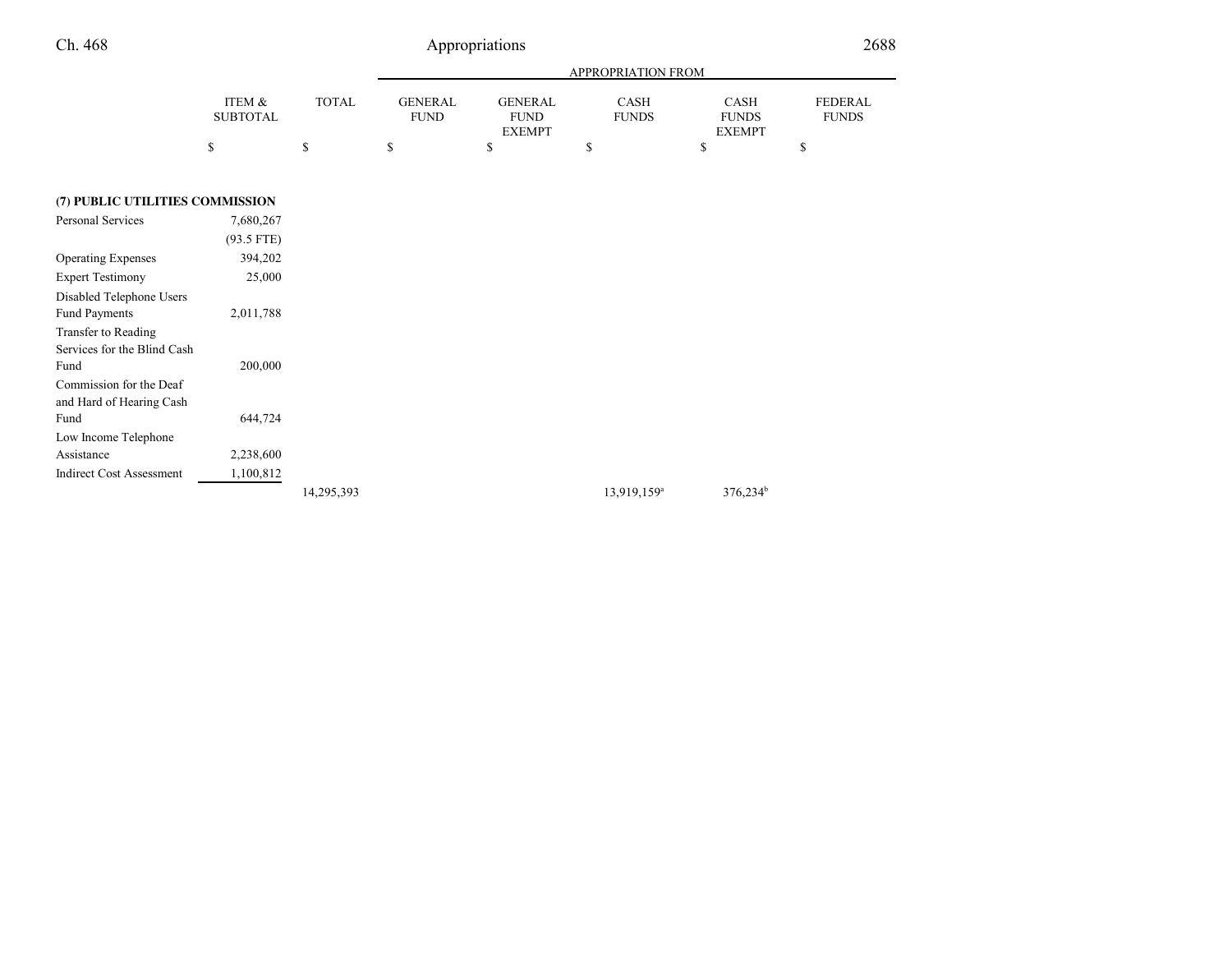<sup>a</sup> Of this amount, it is estimated that \$6,834,654 shall be from the Public Utilities Commission Fixed Utility Fund created in Section 40-2-114, C.R.S., \$2,938,807 shall be from the Colorado Disabled Telephone Users Fund created in Section 40-17-104 (1), C.R.S., \$2,238,600 shall be from the Low Income Telephone AssistanceFund created in Section 40-3.4-108 (2) (a), C.R.S., \$1,799,597 shall be from the Public Utilities Commission Motor Carrier Fund created in Section 40-2-110.5 (6), C.R.S., and \$107,501 shall be from the Colorado High Cost Administration Fund created in Section 40-15-208 (3), C.R.S. Of this amount, \$2,656,512 is shown for purposes of complying with the limitation on state fiscal year spending imposed by Section 20 of Article X of the State Constitution. Such moneys are included forinformational purposes as they are continuously appropriated by Section 40-17-104 (1), C.R.S.

<sup>b</sup> This amount shall be from reserves in the Public Utilities Commission Fixed Utility Fund created in Section 40-2-114, C.R.S.

### **(8) DIVISION OF REAL ESTATE**

| Personal Services               | 2,661,047    |           |                        |
|---------------------------------|--------------|-----------|------------------------|
|                                 | $(40.5$ FTE) |           |                        |
| <b>Operating Expenses</b>       | 192,196      |           |                        |
| <b>Commission Meeting Costs</b> | 21,925       |           |                        |
| Hearings Pursuant to            |              |           |                        |
| Complaint                       | 4.000        |           |                        |
| <b>Indirect Cost Assessment</b> | 476,823      |           |                        |
|                                 |              | 3,355,991 | 3,355,991 <sup>a</sup> |

<sup>a</sup> Of this amount, it is estimated that \$3,262,454 shall be from the Division of Real Estate Cash Fund created in Section 12-61-111.5 (2) (b), C.R.S., and \$93,537 shall be from the Mortgage Broker Registration Cash Fund created in Section 12-61-908 (2), C.R.S.

#### **(9) DIVISION OF REGISTRATIONS**

| <b>Personal Services</b>  | 10,379,371    |  |  |
|---------------------------|---------------|--|--|
|                           | $(166.2$ FTE) |  |  |
| <b>Operating Expenses</b> | 1,236,529     |  |  |
| Hearings Pursuant to      |               |  |  |
| Complaint                 | 307,075       |  |  |

Ch. 468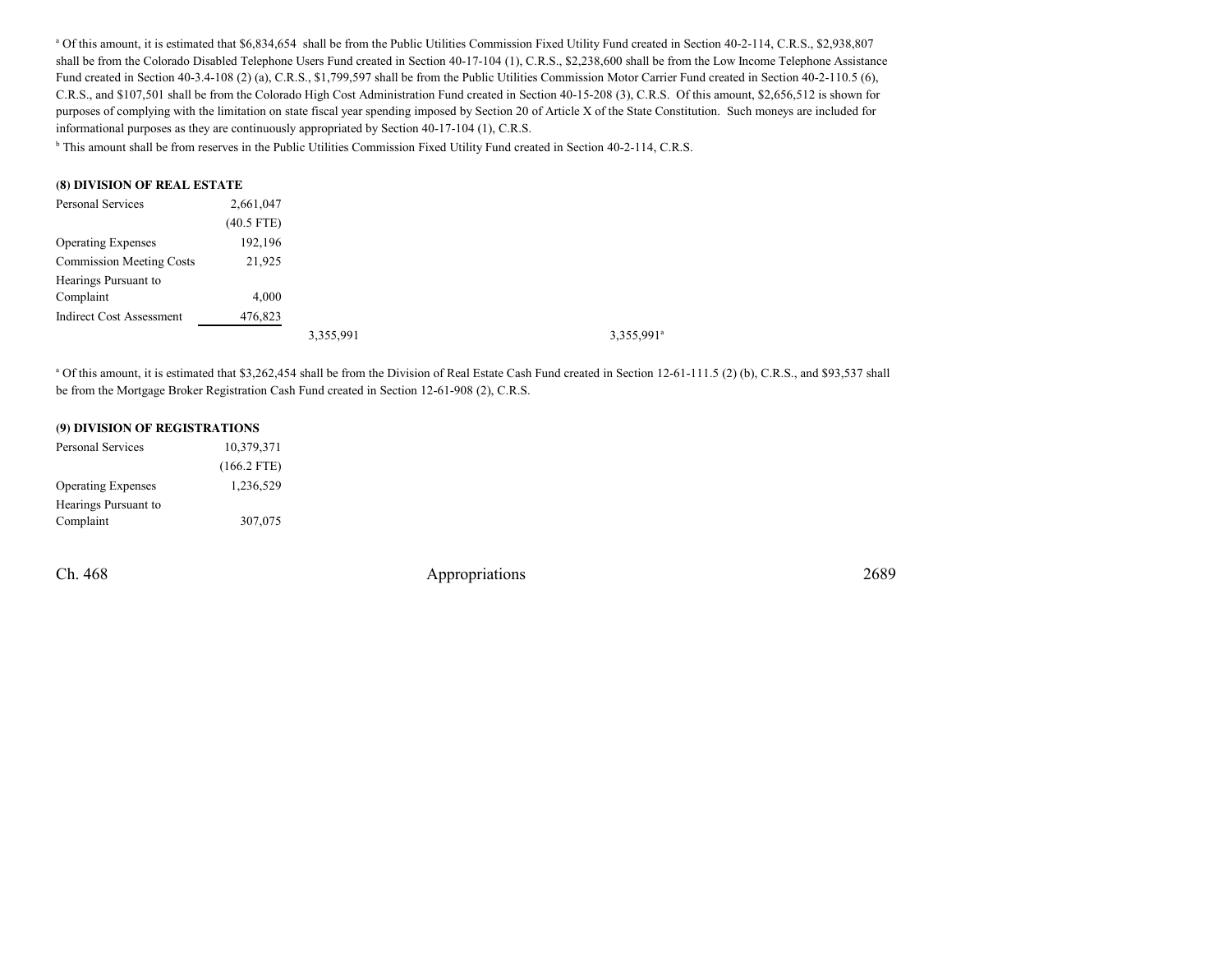| Ch. 468                                                          | Appropriations            |                           |                               |                                                | 2690                        |                                              |                                |
|------------------------------------------------------------------|---------------------------|---------------------------|-------------------------------|------------------------------------------------|-----------------------------|----------------------------------------------|--------------------------------|
|                                                                  |                           | <b>APPROPRIATION FROM</b> |                               |                                                |                             |                                              |                                |
|                                                                  | ITEM &<br><b>SUBTOTAL</b> | <b>TOTAL</b>              | <b>GENERAL</b><br><b>FUND</b> | <b>GENERAL</b><br><b>FUND</b><br><b>EXEMPT</b> | <b>CASH</b><br><b>FUNDS</b> | <b>CASH</b><br><b>FUNDS</b><br><b>EXEMPT</b> | <b>FEDERAL</b><br><b>FUNDS</b> |
|                                                                  | \$                        | \$                        | \$                            | \$                                             | \$                          | \$                                           | Ф                              |
| Payments to Department of<br>Health Care Policy and<br>Financing | 14,652                    |                           |                               |                                                |                             |                                              |                                |
| <b>Indirect Cost Assessment</b>                                  | 3,783,139                 | 15,720,766                |                               |                                                | 13,581,758 <sup>a</sup>     | $2,139,008(T)$ <sup>b</sup>                  |                                |

<sup>a</sup> This amount shall be from the Division of Registrations Cash Fund created in Section 24-34-105 (2) (b) (I), C.R.S.

<sup>b</sup> Of this amount, it is estimated that \$1,549,657 shall be from indirect cost recoveries, \$267,504 shall be from the Department of Public Health and Environment, and \$267,504

 shall be from the Department of Health Care Policy and Financing, and \$54,343 shall be from reserves in the Division of Registrations Cash Fund created in Section24-34-105 (2) (b) (I), C.R.S.

### **(10) DIVISION OF SECURITIES**

| 1,684,692    |  |
|--------------|--|
| $(20.0$ FTE) |  |
| 47,816       |  |
|              |  |
| 19,594       |  |
| 4,500        |  |
|              |  |
| 447,844      |  |
| 235,468      |  |
|              |  |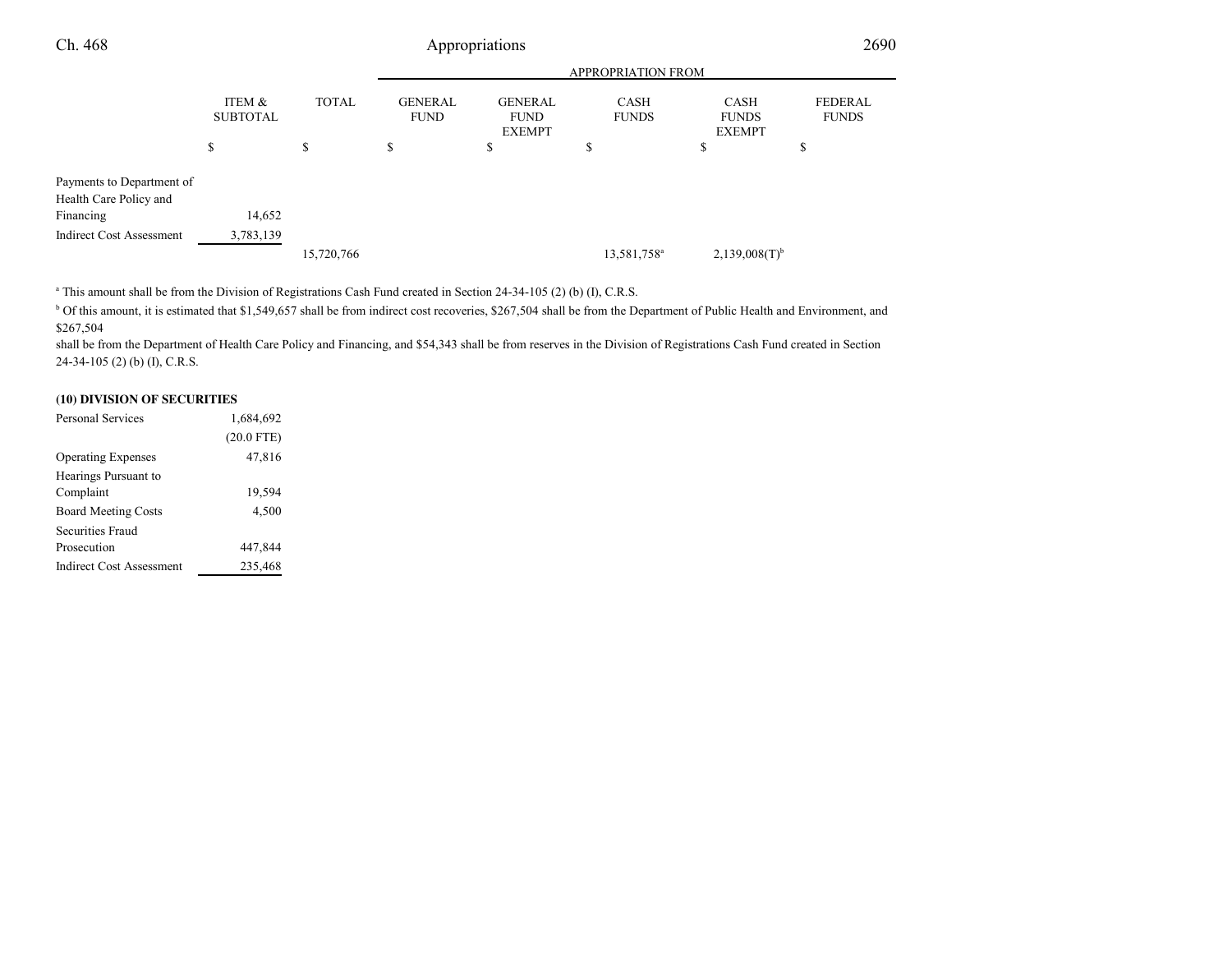2,439,914

2,439,914<sup>a</sup>

<sup>a</sup> This amount shall be from the Division of Securities Cash Fund created in Section 11-51-707 (2), C.R.S.

### **TOTALS PART XVIII(REGULATORY**

| $\mathrm{AGENCIES})^{4,5}$ | \$70,139,240 | <del>\$1,374,303</del> | \$59,229,007 | $$8.380.032$ <sup>a</sup> | \$1,155,898 |
|----------------------------|--------------|------------------------|--------------|---------------------------|-------------|
|                            | \$70,064,399 | \$1,371,888            | \$59,165,510 | $$8.372.179$ <sup>a</sup> | \$1,154,822 |

<sup>a</sup> Of this amount,  $\frac{$7,983,798}{$7,975,945}$  contains a (T) notation.

**FOOTNOTES** -- The following statements are referenced to the numbered footnotes throughout section 2.

- <sup>4</sup> All Departments, Totals -- The General Assembly requests that copies of all reports requested in other footnotes contained in this act be delivered to the Joint Budget Committee and the majority and minority leadership in each house of the General Assembly.
- <sup>5</sup> All Departments, Totals -- Every Department is requested to submit to the Joint Budget Committee information on the number of additional federal and cash funds exempt FTE associated with any federal grants or private donations that are applied for or received during FY 2007-08.The information should include the number of FTE, the associated costs (such as workers' compensation, health and life benefits, need for additional space, etc.) that are related to the additional FTE, the direct and indirect matching requirements associated with the federal grantor donated funds, the duration of the grant, and a brief description of the program and its goals and objectives.
- <sup>120</sup> Department of Regulatory Agencies, Executive Director's Office and Administrative Services -- The Department is requested to submit a report to the Joint Budget Committee by October 1, 2007 on the Office of Expedited Settlement within the Division of Registrations. The report shall include quantitative measures that can be used to assess the program and a recommendation, based on those measures, to continue, modifyor discontinue the program.

Ch. 468